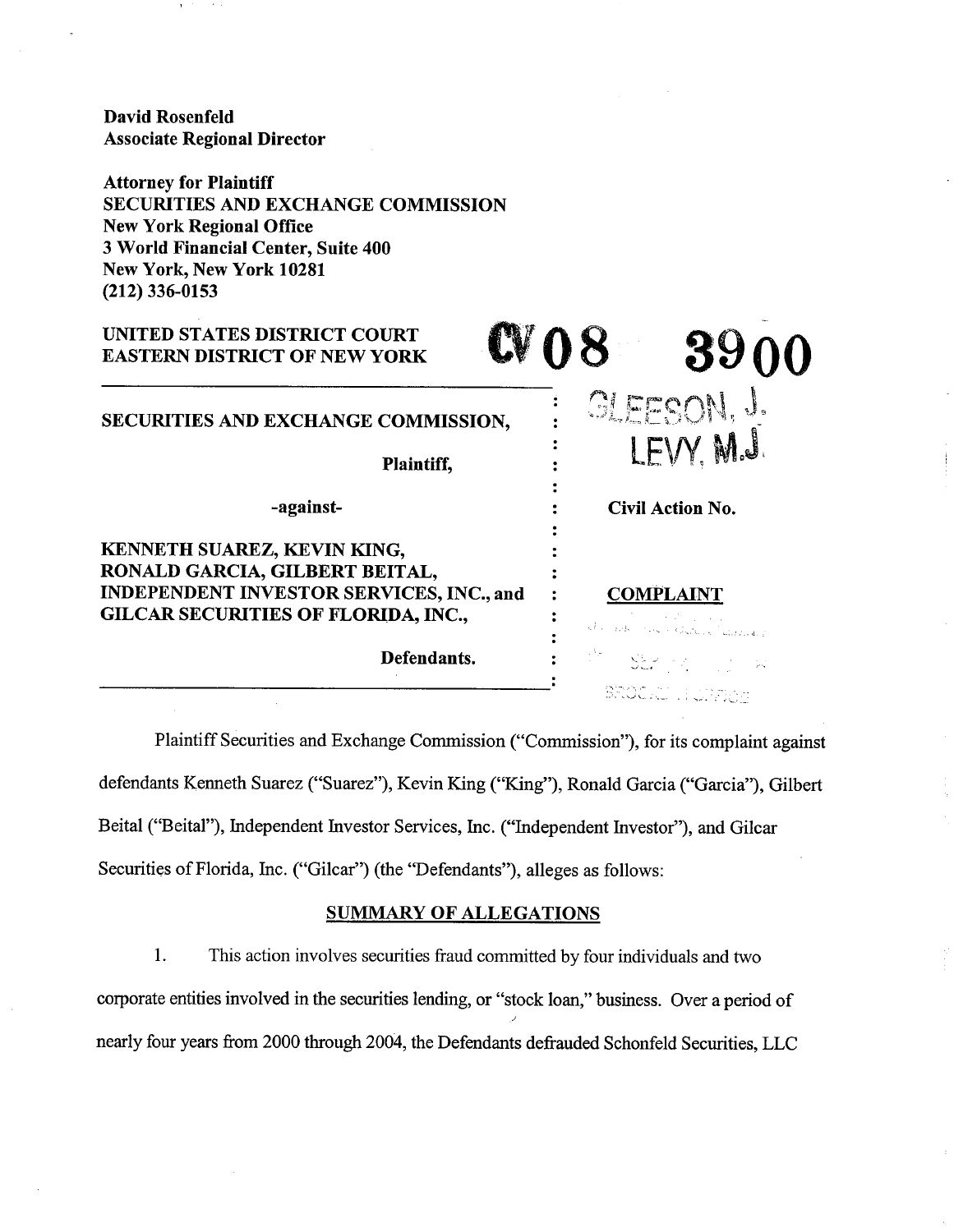("Schonfeld"), a registered broker-dealer, out of a total of at least \$1.66 million through the payment of sham finder fees and undisclosed kickbacks that ultimately came out of Schonfeld's pocket.

2. Suarez, the head of Schonfeld's stock loan trading desk, caused Schonfeld to enter into stock loan transactions on terms that were deliberately unfavorable to Schonfeld in order to enable the counterparty to pay sham finder fees to either Garcia or Beital. A portion of those fees were then kicked back to Suarez: Garcia paid kickbacks to King -- a stock loan trader at Van der Moolen Specialists USA, LLC ("VDM") who arranged the loans with Suarez and caused VDM to pay the sham finder fee to Garcia -- and King then paid kickbacks to Suarez, whle Beital paid kickbacks directly to Suarez. The Defendants sometimes took steps to conceal the kickback payments by, among other things, exchanging cash-filled envelopes at public restaurants, having the finder pay the trader's credit card and mortgage bills, and making payments to a shell company.

*3.* From January 2004 to December 2004, King caused VDM to pay Garcia's firm, Independent Investor, a total of approximately \$200,000 in sham finder fees on over two thousand stock loan transactions involving Schonfeld. Neither Garcia nor anyone else associated with Independent Investor performed any services in connection with those transactions. The sham finder fees were paid at Schonfeld's expense because Suarez caused Schonfeld to enter into the stock loans on terms that were less favorable than Schonfeld would have otherwise obtained, thus enabling VDM to pay the fees to Independent Investor. Garcia then paid a portion of the sham finder fees to King, who, in turn, paid a portion of the fees to Suarez.

4. From March 2000 to December 2004, Beital engaged in similar fraudulent conduct with Suarez and Suarez's predecessor as head of Schonfeld's stock loan trading desk (the "Second Schonfeld Trader"). Pursuant to this kickback arrangement, Beital's firm, Gilcar, received approximately \$1.46 million in stock loan finder fees at Schonfeld's expense. Suarez

 $\overline{2}$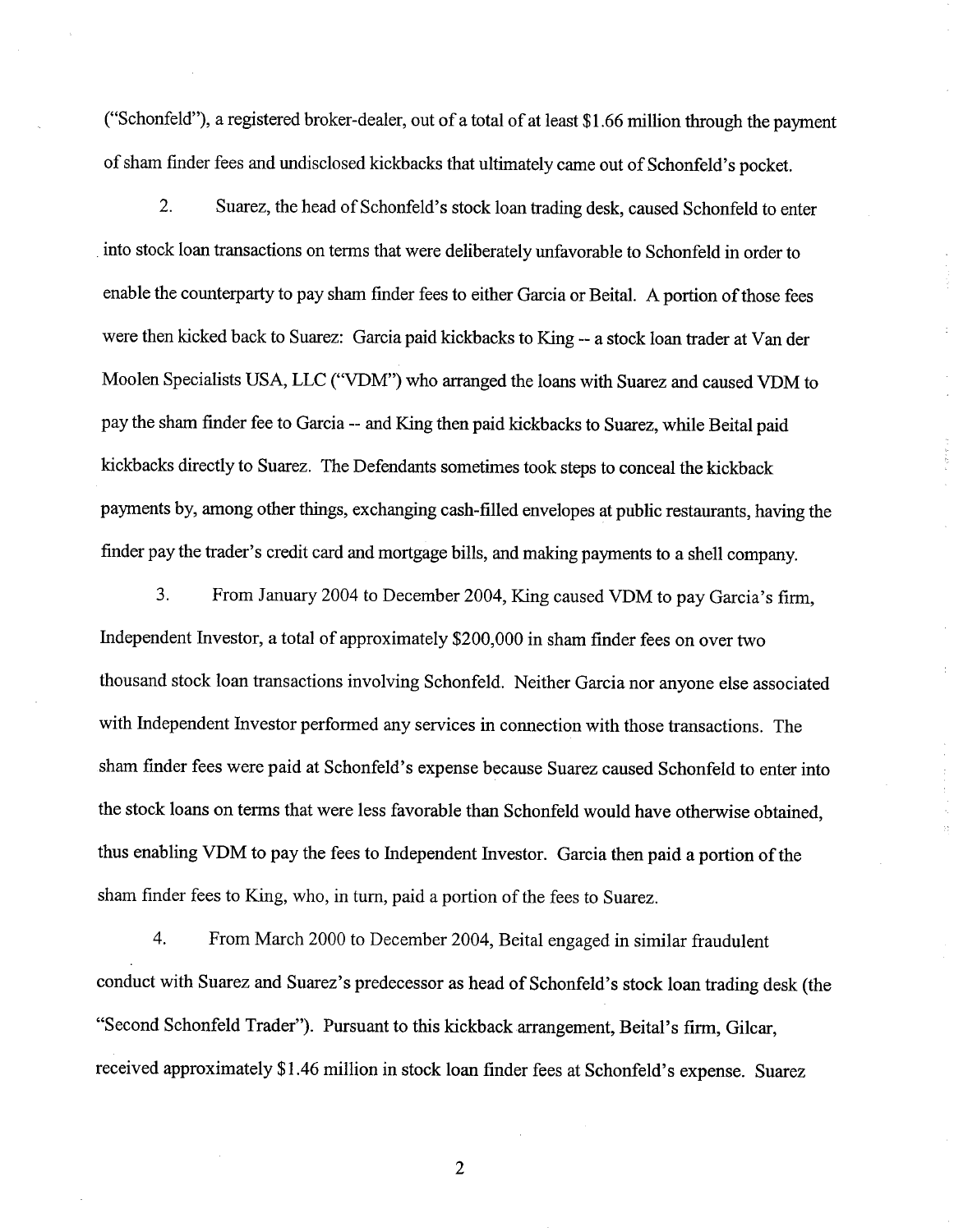caused Schonfeld to enter into stock loans on terms that were less favorable than Schonfeld would have otherwise obtained, thus enabling the counterparties to pay finder fees to Gilcar, in exchange for which Beital paid kickbacks to Suarez and the Second Schonfeld Trader. Suarez received approximately \$90,000 in kickbacks from Beital.

5. By virtue of the foregoing conduct, each of the Defendants, directly or indirectly, singly or in concert, violated Section 17(a) of the Securities Act of 1933 ("Securities Act") [15] U.S.C. 5 77q(a)], Section 10(b) of the Securities Exchange Act of 1934 ("Exchange Act") [15 U.S.C.  $\S 78j(b)$ ] and Rule 10b-5 thereunder [17 C.F.R  $\S 240.10b-5$ ]; and each of them is also liable in the alternative, pursuant to Section 20(e) of the Exchange Act [15 U.S.C. 5 78t(e)], for aiding and abetting the violations of Section 10(b) of the Exchange Act [15 U.S.C. 5 78j(b)] and Rule 10b-5 thereunder [17 C.F.R.  $\S$  240.10b-5] committed by those Defendants with whom they schemed. Unless each of the Defendants is permanently restrained and enjoined, they will again engage in the acts, practices, transactions and courses of business set forth in this complaint and in acts, practices, transactions and courses of business of similar type and object.

## **JURISDICTION AND VENUE**

*6.* The Commission brings this action pursuant to the authority conferred by Section 20(b) of the Securities Act [15 U.S.C.  $\S 77t(b)$ ] and Section 21(d) of the Exchange Act [15 U.S.C. 5 78u(d)], and seeks to restrain and enjoin the Defendants permanently from engaging in the acts, practices, transactions and courses of business alleged herein. The Commission also seeks a final judgment ordering the Defendants to disgorge their ill-gotten gains and pay prejudgment interest thereon, and ordering the Defendants to pay civil money penalties pursuant to Section 20(d) of the Securities Act [15 U.S.C. 5 77t(d)] and Section 21(d)(3) of the Exchange Act [15 U.S.C. @ 78u(d)(3)].

 $\overline{\mathbf{3}}$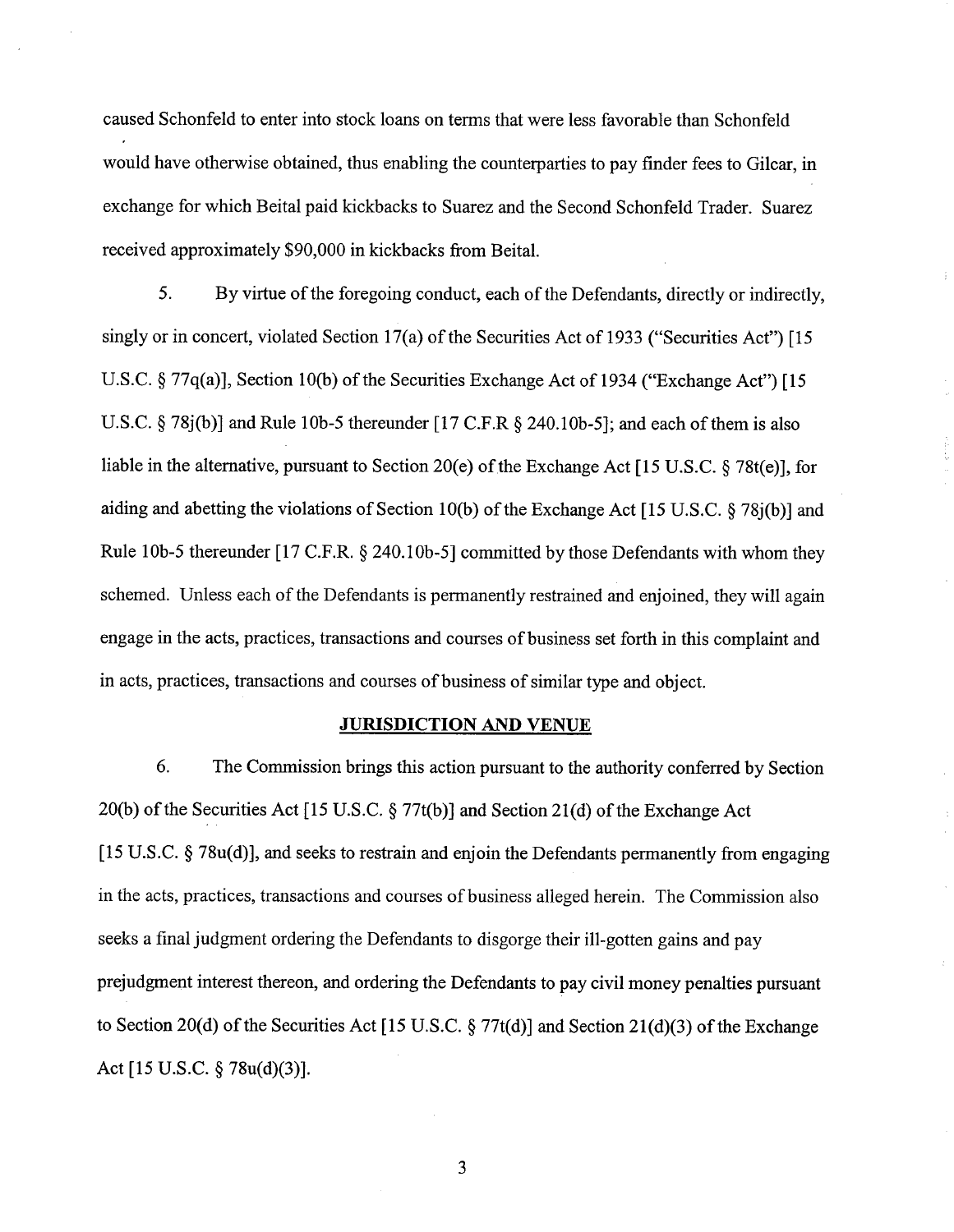7. This Court has jurisdiction over this action, and venue lies in this District, pursuant to Sections 20(d) and 22(a) of the Securities Act [15 U.S.C. **\$9** 77t(d) and 77v(a)] and Sections 21(d) and 27 of the Exchange Act [15 U.S.C. **\$6** 78u(d) and 78aal. The Defendants, directly and indirectly, have made use of the means or instrumentalities of, or the means or instruments of transportation or communication in, interstate commerce, or of the mails, or of the facilities of a national securities exchange, in connection with the transactions, acts, practices and courses of business alleged herein. Some of these transactions, acts, practices and courses of business occurred in the Eastern District of New York, where some of the Defendants transacted business, and where one of the Defendants resides. For example, many of the stock loan transactions at issue here were arranged and entered into at Schonfeld's principal place of business in Jericho, New York. 8. Suarez, age 57, resides in Staten Island, New York. He is currently employed as<br>
in Jericho, New York. He is currently employed as<br>
8. Suarez, age 57, resides in Staten Island, New York. He is currently employed as<br>
ies

### **THE DEFENDANTS**

a securities lending representative at Wedbush Morgan Securities, Inc., a registered broker-dealer and investment adviser. From September 2003 through May 2007, Suarez was employed as a securities lending representative with Schonfeld, where he was head of the stock loan trading desk fiom January 2004 to May 2007.

9. **King,** age 54, resides in Freehold, New Jersey. He is currently employed as a securities lending representative with two unaffiliated registered broker-dealers, KDC Merger Arbitrage Fund, LP ("KDC") and Strong City Securities, LLC ("Strong City"). KDC is also a registered investment adviser. From May 1997 through January 2005, King was employed as a securities lending representative at VDM.

 $\overline{4}$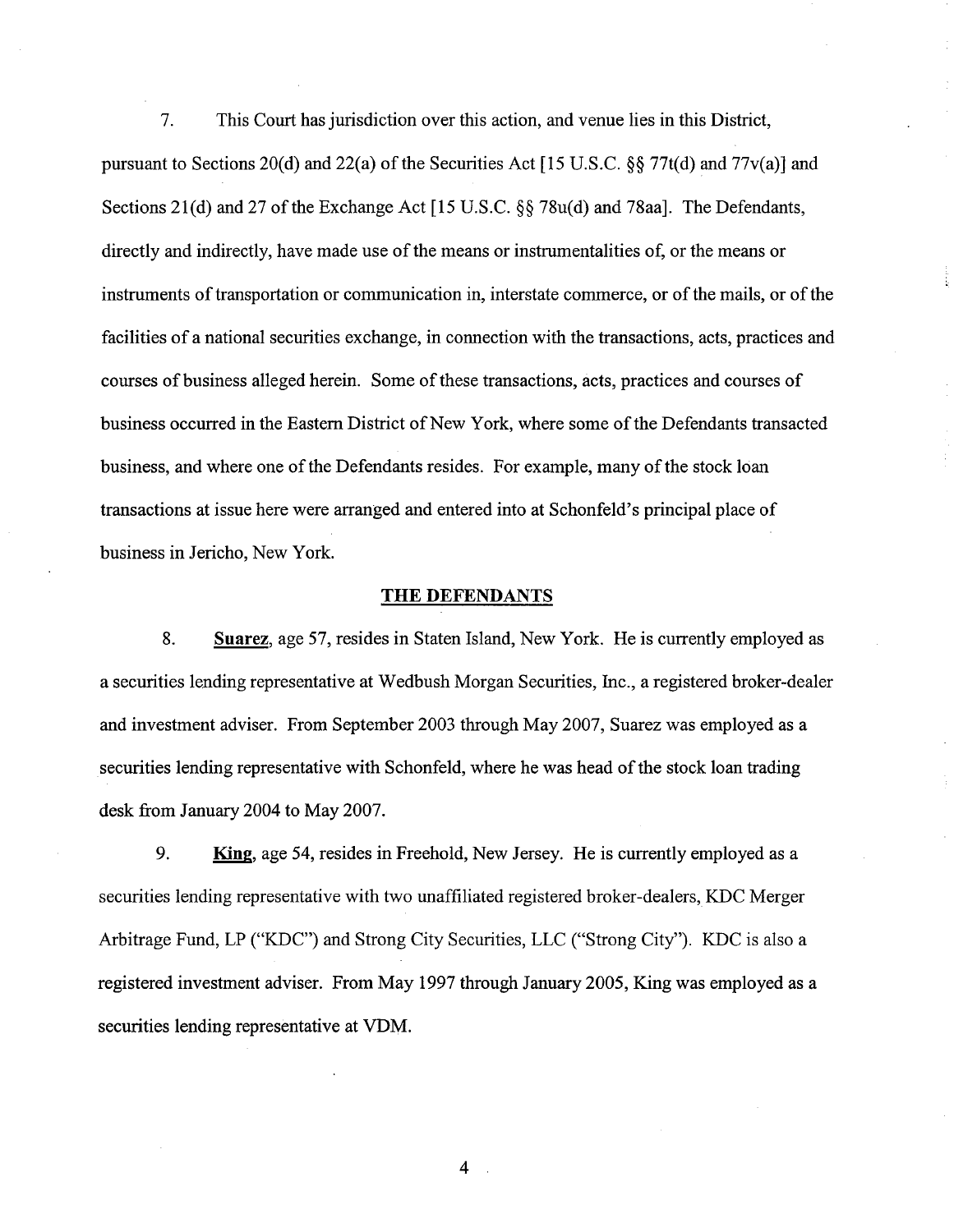10. Garcia, age 61, resides in Hudson, New York. He is currently employed as a securities lending representative at Strong City. From January 2000 through May 2005, Garcia operated Independent Investor, a purported stock loan finder firm.

11. Beital, age 68, resides in Tampa, Florida. He is currently self-employed as an ice cream vendor. From January 2000 through May 2005, Beital operated Gilcar, a purported stock loan finder firm.

12. Independent Investor is a New York corporation with a business address in Iselin, New Jersey. Independent Investor is controlled by Garcia, who is its only officer.

13. Gilcar is a Florida corporation with a business address in Tampa, Florida. Gilcar is controlled by Beital, whose wife is its only officer.

## RELEVANT ENTITIES

14. Schonfeld is registered with the Commission as a broker-dealer and maintains its principal place of business in Jericho, New York.

15. VDM is registered with the Commission as a broker-dealer and maintains its principal place of business in New York, New York.

16. **Janney Montgomery Scott, LLC** ("Janney") is registered with the Commission as a broker-dealer and maintains its principal place of business in Philadelphia, Pennsylvania.

### BACKGROUND

### Structure Of Stock Loan Transactions

17. A securities loan is a collateralized, temporary exchange of securities. The collateral is usually cash or other securities. Under the terms of the standard loan agreements that govern these transactions and as a matter of industry practice, borrowers are free to re-lend, sell or otherwise do as they please with the stock, subject only to satisfying the obligation to return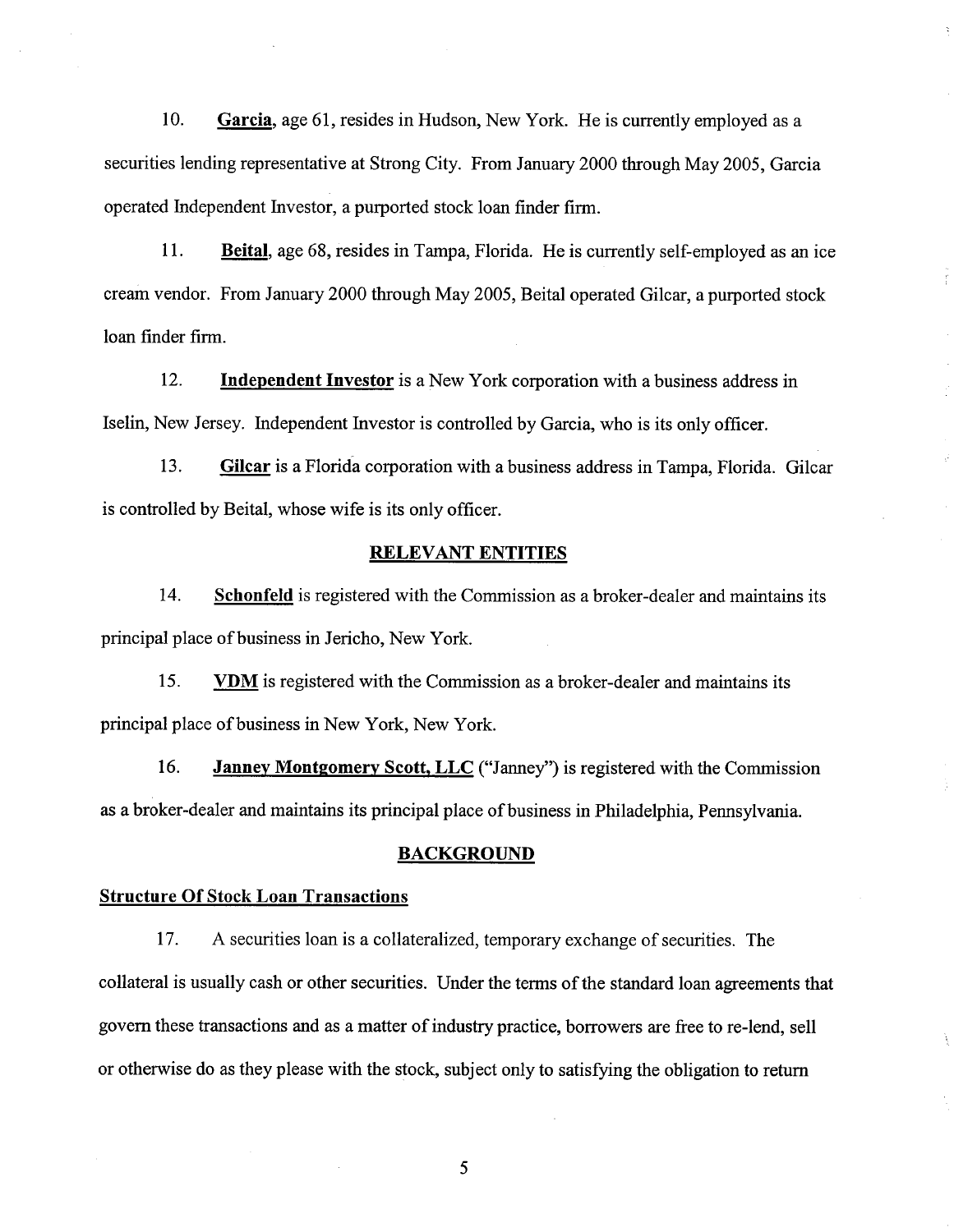the same number of shares at the end of the loan term. Financial institutions borrow securities for different purposes. For example, a broker-dealer may need to borrow securities to cover short sales or a bank may wish to lend securities to gain short-term access to cash. If the security is liquid *(i.e.* readily available and thus called "easy-to-borrow"), the financial institution borrowing the security receives interest for the duration of the loan on the cash collateral it makes available to the lender. The interest payment is called a "rebate." If the security is in limited supply *(i.e.*  "hard-to-borrow"), the borrower generally pays interest to the lender for the right to borrow the security. This interest payment is called a "negative rebate." The rebates and negative rebates are a percentage of the total market value of the securities and are quoted as annual percentage rates. Stock loan transactions may stay open for as little as one trading day or as long as several months or even a year.

## **Role And Compensation Of Finders**

18. In the past, stock loan traders typically employed the services of finders to locate hard-to-borrow stock. In today's securities market, however, traders rarely need the services of finders. Technological advances and other improvements have made it easier and faster for traders to locate hard-to-borrow securities on their own. On April 29,2005, the New York Stock Exchange issued an advisory opinion cautioning all member firms about continuing to do business with finders and stating: "We have seen only limited instances where a finder is actually providing services that an effective stock loan department could not provide."

19. The stock loan finder's fee would typically be negotiated by the lender and borrower as part of the terms of the stock loan and, like the rebate rate, would be expressed as a percentage of the total market value of the stock.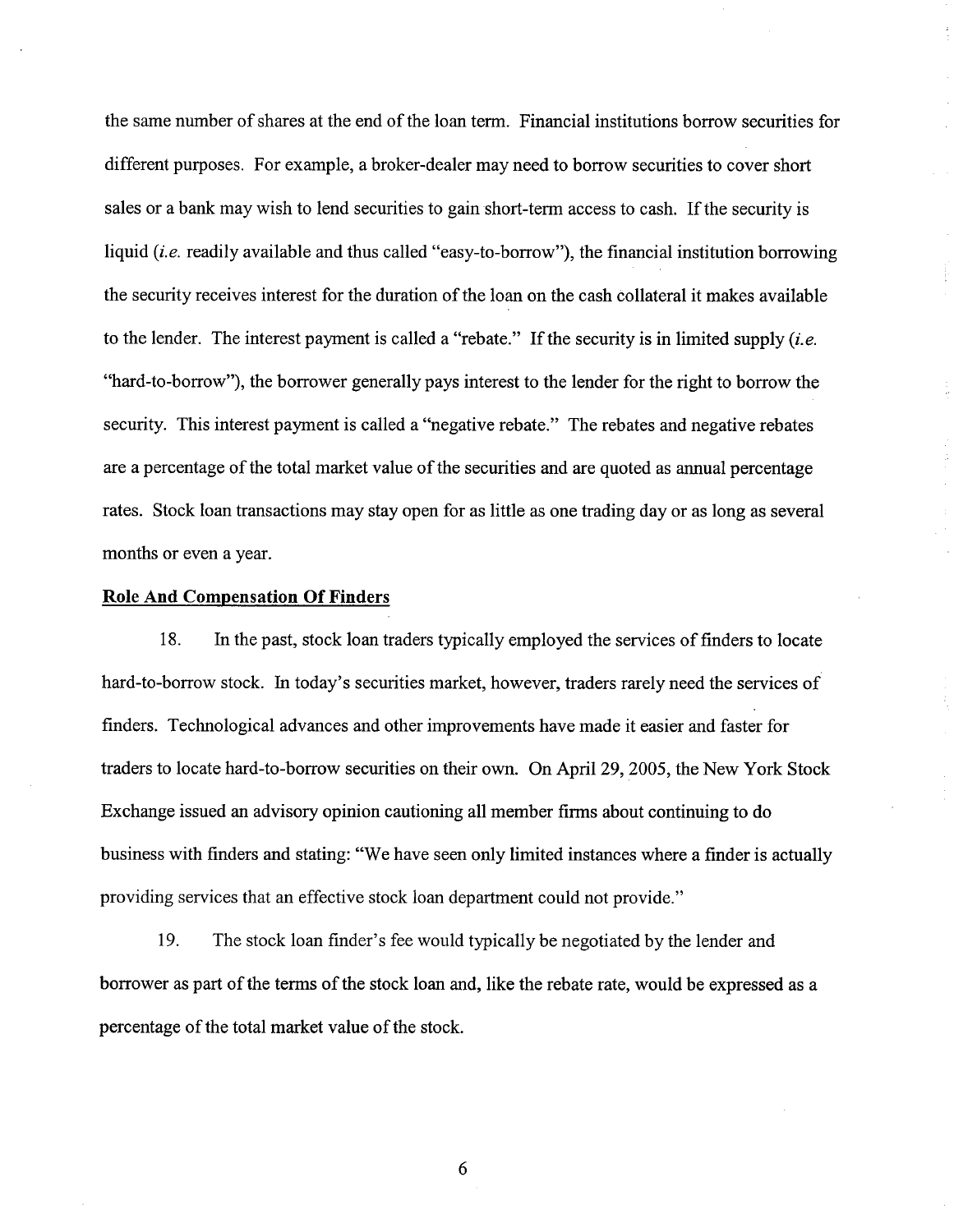20. The rebates and finder fees are calculated and paid on a daily basis, and the brokerage firms and finders continue to receive payments until the borrowed stock is returned or recalled. Accordingly, loans that remain open for extended periods generate substantial profits for both broker-dealers and finders.

21. Although some broker-dealers permitted the use of, and payments to, finders during the relevant period, many broker-dealers, including Schonfeld, had policies prohibiting its stock loan traders from using or paying finders.

## **THE DEFENDANTS' FRAUDULENT SCHEME**

22. Each of the Defendants engaged in one or more aspects of a fraudulent kickback scheme involving stock loan transactions that defrauded Schonfeld. Although the Defendants' roles differed, each Defendant had the same goal -- to enrich himself at Schonfeld's expense. In one part of the scheme, Suarez and King orchestrated stock loan transactions that artificially generated approximately \$200,000 in inflated stock loan profits at Schonfeld's expense, and then diverted those profits to themselves in the form of sham finder fees paid to Independent Investor, a finder firm controlled by their mutual friend Garcia. In another part of the scheme, Suarez, Beital and the Second Schonfeld Trader similarly generated approximately \$1.46 million in finder fees at Schonfeld's expense for Gilcar, a portion of which Beital then kicked back to Suarez and the Second Schonfeld Trader. Although Beital played a role in arranging the stock loan transactions, Suarez and the Second Schonfeld Trader manipulated the payment terms to Schonfeld's disadvantage in order to generate finder fees for Beital and kickback payments for themselves.

 $\overline{7}$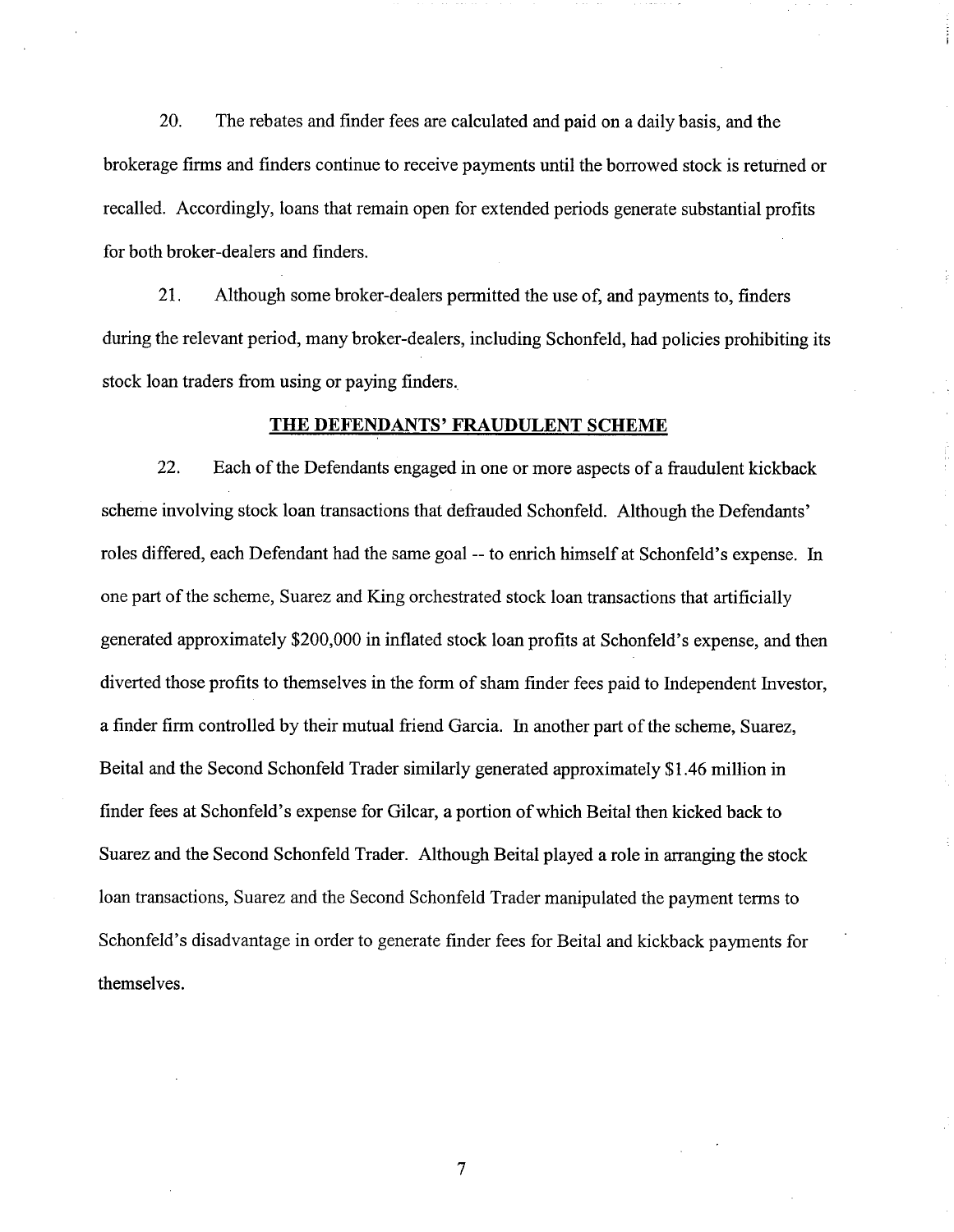#### **King's Arrangement With Suarez And Garcia**

23. From January 2004 through December 2004, Suarez and King arranged for Schonfeld to borrow securities from, and loan securities to, VDM at rates that were unfavorable to Schonfeld in order to generate an artificially high profit for VDM. King then used the inflated profit to cause VDM to pay finder fees to Garcia's firm (Independent Investor) even though King knew that neither Garcia nor anyone on behalf of Independent Investor performed any services on the transactions. Because Schonfeld did not have a securities lending agreement with VDM at the time, Suarez and King had another brokerage firm, usually Janney, serve as a conduit between Schonfeld and VDM.

24. For example, in cases involving an "easy-to-borrow" stock, King had VDM borrow the stock from another broker-dealer at the market rate and then "ran" the stock through Janney at an artificially low rate *(i.e.* Janney received a below-market positive rebate, or interest payment, from VDM). The spread between the artificially low positive rebate that VDM paid Janney and the higher market-rate rebate that VDM received when it borrowed the stock enabled King to have VDM pay a finder fee to Independent Investor even though neither Garcia nor anyone on behalf of Independent Investor performed any services. Janney accepted the belowmarket rebate rate fiom VDM because Suarez had already arranged for Schonfeld to borrow the same stock from Janney at an even lower positive rebate rate, thereby guaranteeing Janney a risk-free profit. The profits for Janney and VDM and the sham finder fee paid to Garcia's firm came at Schonfeld's expense, because Schonfeld could have borrowed the stock at a better rate directly from another broker-dealer.

25. The following transaction illustrates how the scheme operated and how it harmed Schonfeld. On April 19,2004, Suarez called King and identified several stocks that Schonfeld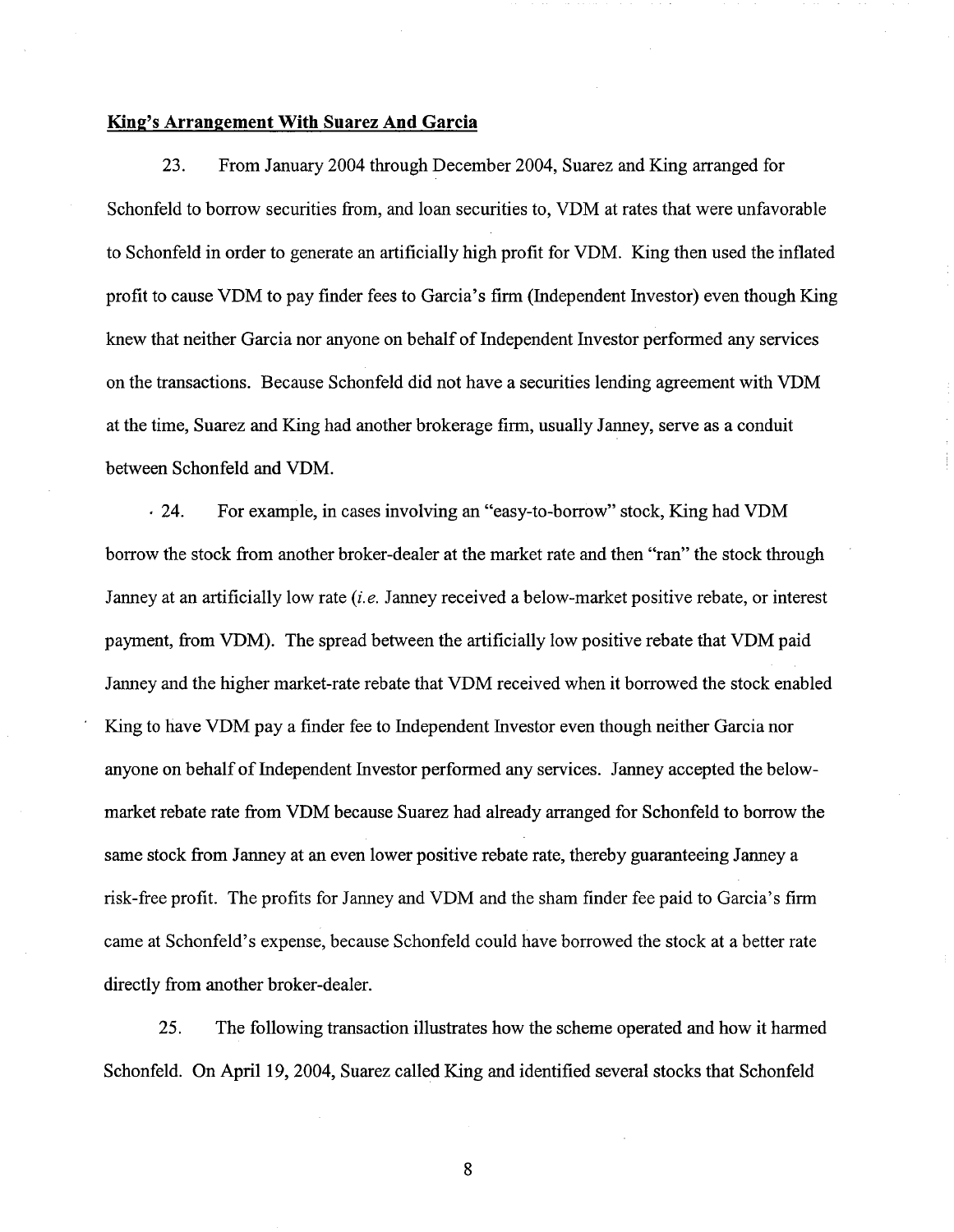was seeking to borrow, including Allergen, Inc. ("AGN"). That day, VDM borrowed 129,500 shares of AGN from other broker-dealers at a positive rebate rate of 0.90% *(i.e.* the other brokerdealers paid interest at that rate to VDM). VDM then loaned the 129,500 shares of AGN stock to Janney at a positive rebate of only 0.50% *(i.e.* VDM paid interest at that lower rate to Janney). The 0.40% spread between VDMYs borrowing and lending rates enabled King to cause VDM to pay a sham finder fee of 0.30% to Independent Investor and still record a small profit of 0.10% for VDM. King caused VDM to pay the finder fee by falsely marking the order ticket to indicate that Independent Investor acted as a finder on the transaction and should be paid a finder fee at the stated rate. To complete the transaction, Janney then loaned the same amount of AGN stock to Schonfeld at an even lower positive rebate rate of 0.375% *(i.e.* Janney paid interest at that rate to Schonfeld), leaving Janney with a profit of 0.125%.

26. Although VDM was also defrauded to the extent that King caused VDM to pay Independent Investor for finder services that were never provided, Schonfeld was the ultimate victim of the fiaud. Had Suarez acted in Schonfeld's best interests and borrowed the stock in an arms-length transaction, Schonfeld could have received the 0.90% rebate rate that VDM received for borrowing the stock. Instead, Suarez arranged for Schonfeld to receive the much lower rate of 0.375%, with Suarez, King and Garcia pocketing the majority of the difference. These loan contracts were open for 12 days and, due to the defendants' scheme, resulted in VDM paying Independent Investor a total of \$1,017 in sham finder fees, which were shared among Garcia, King and Suarez. Neither King nor Suarez nor anyone else at VDM or Schonfeld communicated with Garcia or anyone else at Independent Investor -- or any other finder -- when arranging these transactions.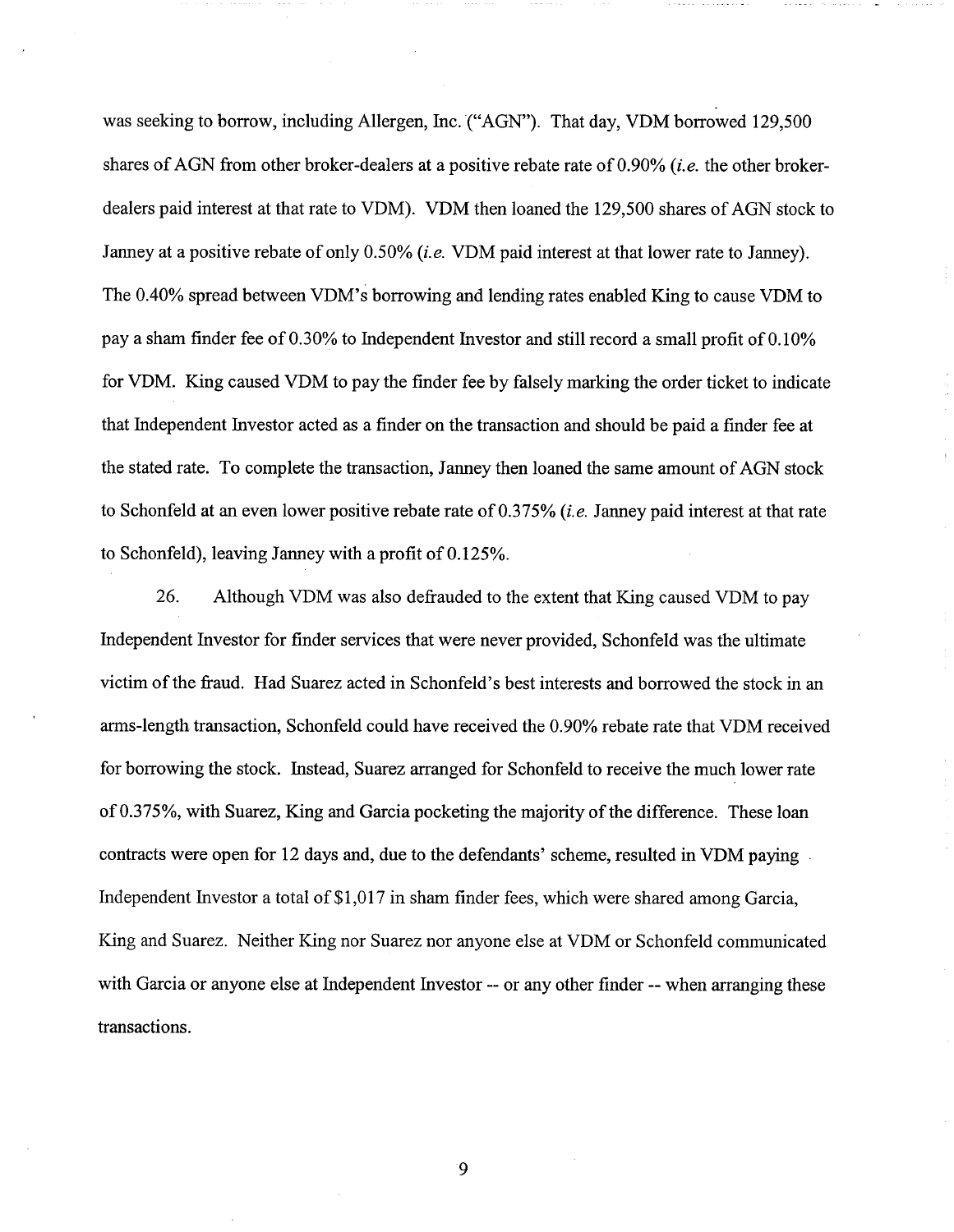27. By arranging thousands of similar stock loan transactions over the course of one year (2004), Suarez and King were able to divert approximately \$200,000 in profits generated by those transactions to Garcia's firm, Independent Investor. In exchange, Garcia paid kickbacks to King, who in turn paid kickbacks to Suarez. On several occasions in 2004, King met Suarez in a public place and gave Suarez tens of thousands of dollars in cash stuffed in envelopes.

28. Suarez did not disclose anything about his arrangement with King and Garcia to Suarez's supervisory or compliance personnel at Schonfeld. Schonfeld had a policy prohibiting its stock loan traders from dealing with or paying finders, and Suarez did not disclose, among other relevant facts, that he was giving Schonfeld's stock loan orders to VDM at rates that were unfavorable to Schonfeld in order to generate sham finder fee payments or that Suarez was taking kickback payments in connection with those transactions. Despite receiving kickbacks from King, Suarez falsely certified in annual submissions required by Schonfeld's Code of Conduct that he had not received any gifts or special favors from any person in connection with his employment.

**29.** King did not disclose anything about his arrangement with Suarez and Garcia to King's supervisory or compliance personnel at VDM. Among other relevant facts, King did not disclose that he was: (i) receiving Schonfeld stock loan orders from Suarez in order to generate sham finder fee payments from VDM to Garcia's firm; and (ii) taking kickback payments from Garcia and making kickback payments to Suarez in connection with those transactions.

### **Beital's Arrangement With Suarez And The Second Schonfeld Trader**

30. Suarez also had a fraudulent kickback arrangement with Beital in 2004. Suarez's fraudulent arrangement with Beital resulted from an earlier kickback arrangement between Beital and the Second Schonfeld Trader. From March 2000 through December 2003, Beital and the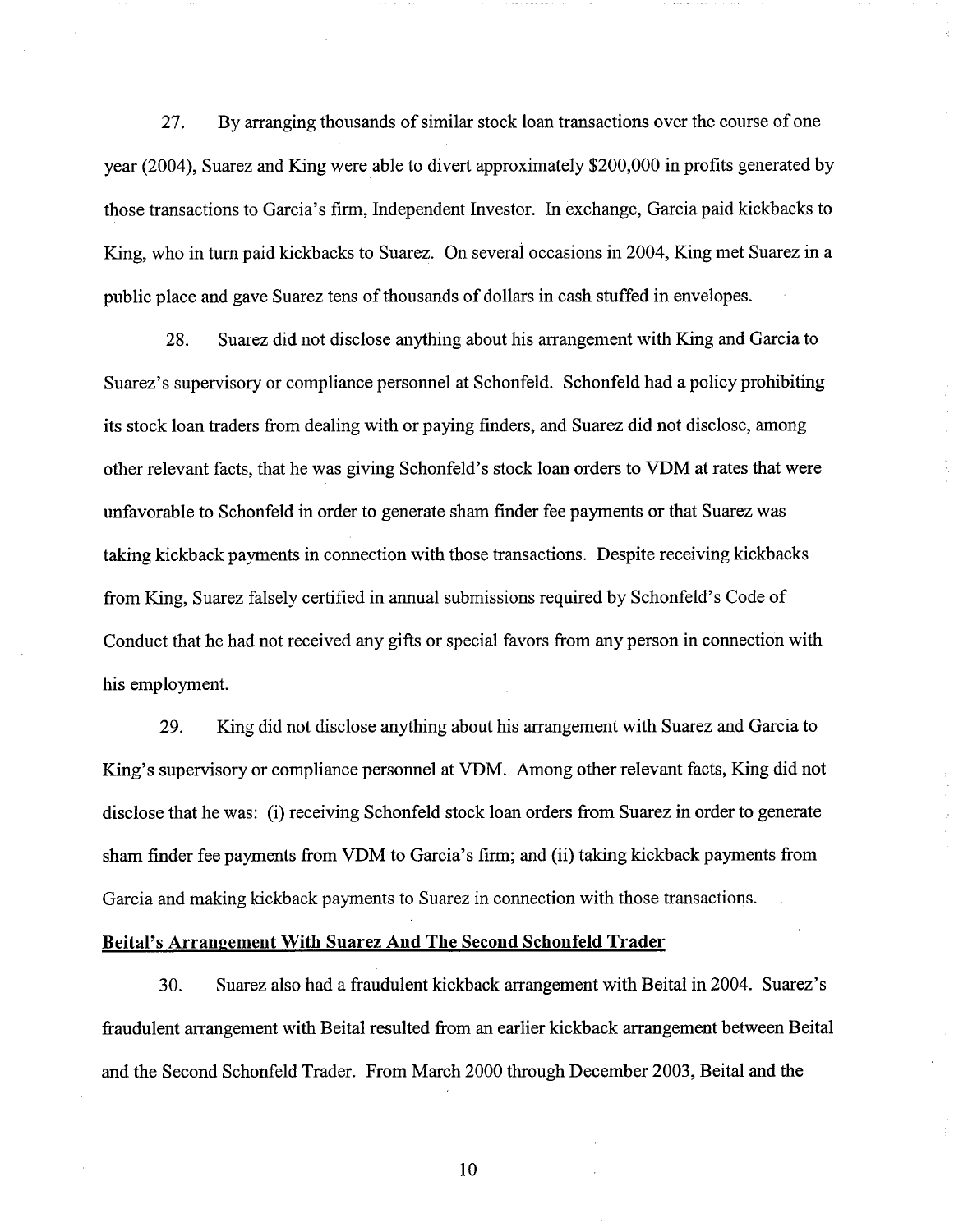Second Schonfeld Trader split a total of approximately \$1.28 million in fraudulent finder fees paid to Beital's finder finn (Gilcar) at Schonfeld's expense.

3 1. Pursuant to their arrangement, the Second Schonfeld Trader regularly told Beital which stocks Schonfeld needed to borrow or wanted to loan. Because Schonfeld had a policy prohibiting its traders from dealing with or paying finders, Beital then contacted other brokerage firms that were able to pay finder fees to Gilcar and arranged for them to borrow or lend the stocks identified by the Second Schonfeld Trader. Beital and the Second Schonfeld Trader agreed that Schonfeld would enter into the loan with the other firms at rates that were unfavorable to Schonfeld in order to enable the other firms to pay finder fees to Gilcar.

32. For example, when the Second Schonfeld Trader made an "easy-to-borrow" stock available to Beital, the Second Schonfeld Trader had Schonfeld pay a higher positive rebate *(i.e.*  interest) rate to the counterparty than he would have agreed to pay in an arms-length transaction. The counterparty then loaned the same stock to another firm in an arms-length transaction at a lower positive rebate rate than the rate paid by Schonfeld. In so doing, Beital and the Second Schonfeld Trader guaranteed a sufficient interest rate spread for the counterparty to enable it to make a small profit and pay a substantial finder fee to Gilcar without, in effect, having to reach into its own pocket to do so. As a result, the finder fees paid to Gilcar effectively came at Schonfeld's expense.

**33.** Beital transferred all of the fees received by Gilcar on these transactions to a shell company controlled by the Second Schonfeld Trader. Beital and the Second Schonfeld Trader agreed on how much of the money the Second Schonfeld Trader would keep as a kickback, and then the Second Schonfeld Trader sent the balance back to Beital or to one of Beital's relatives. During the relevant period, Beital transferred a total of approximately \$1.28 million in finder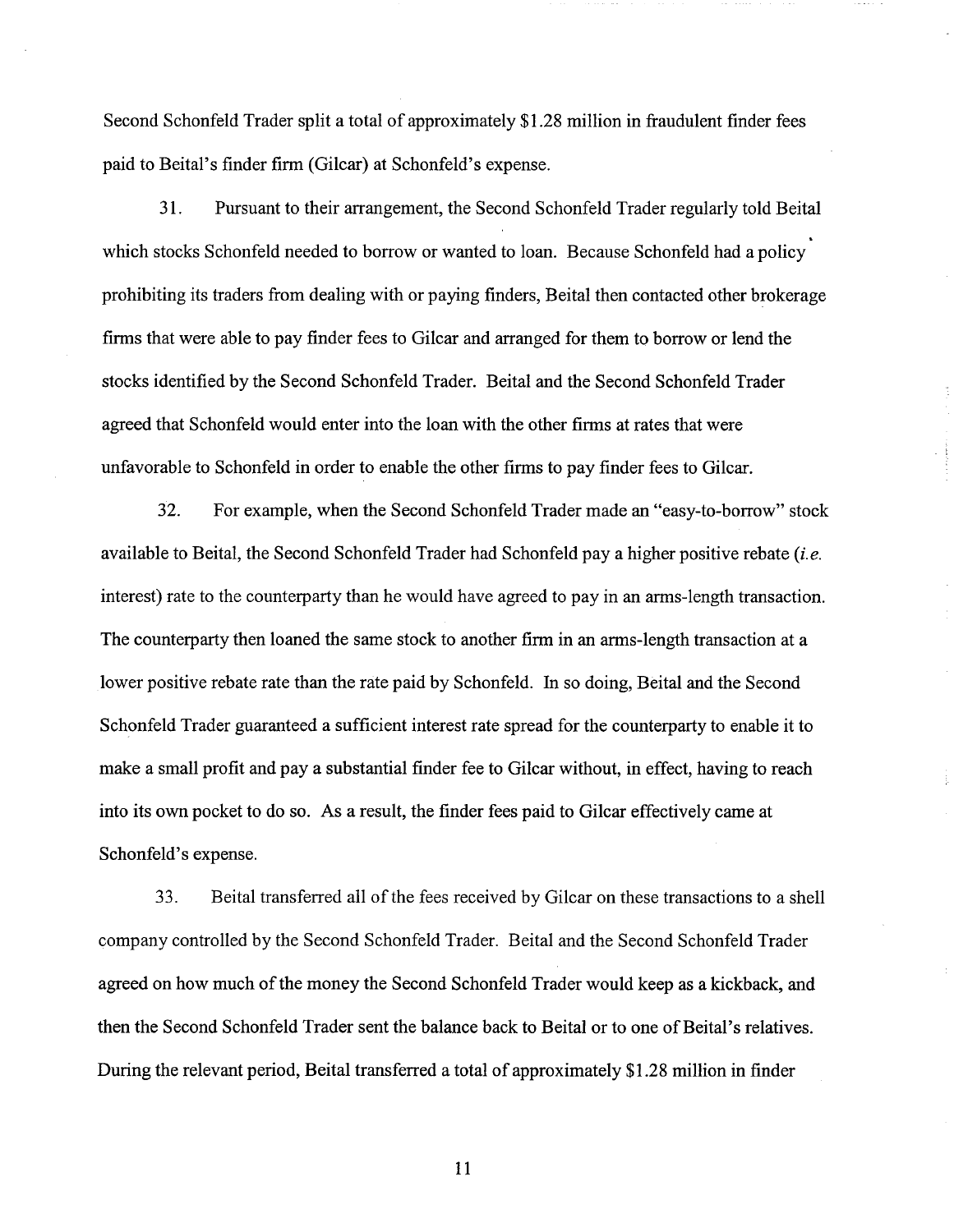fees from Gilcar's bank account to the Second Schonfeld Trader's shell company. Of this amount, the Second Schonfeld Trader had his shell company transfer a total of approximately \$780,000 back to Beital or to Beital's relatives, and the Second Schonfeld Trader kept the rest for himself.

34. When Suarez replaced the Second Schonfeld Trader as the head of Schonfeld's stock loan desk in January 2004, Suarez and Beital continued the kickback arrangement for at least another year. Like his predecessor, Suarez told Beital which stocks Schonfeld needed to borrow or wanted to loan. Suarez and Beital also agreed that Schonfeld would borrow or loan the stocks at rates that were unfavorable to Schonfeld in order to create a large enough spread for Gilcar to receive a finder fee payment fiom the counterparty. Beital then contacted other brokerdealer firms that were able to pay finder fees to Gilcar and arranged the transactions. Beital and Suarez agreed on roughly an even split of the finder fees paid to Gilcar under their fraudulent arrangement, which amounted to approximately \$180,000. Beital paid the kickbacks to Suarez by writing him personal checks and money orders and, on a few occasions, by directly paying Suarez's credit card and mortgage bills. Beital made a total of approximately \$90,000 in direct and indirect kickback payments to Suarez in 2004.

35. Suarez did not disclose anything about his arrangement with Beital to Suarez's supervisory or compliance personnel at Schonfeld, which had a policy prohibiting its stock loan traders from dealing with or paying finders. Among other relevant facts, Suarez did not disclose that he was giving Schonfeld's stock loan orders to Beital at rates that were unfavorable to Schonfeld in order to generate finder fee payments to Gilcar or that Suarez was taking kickback payments in connection with those transactions. Despite receiving kickbacks fiom Beital, Suarez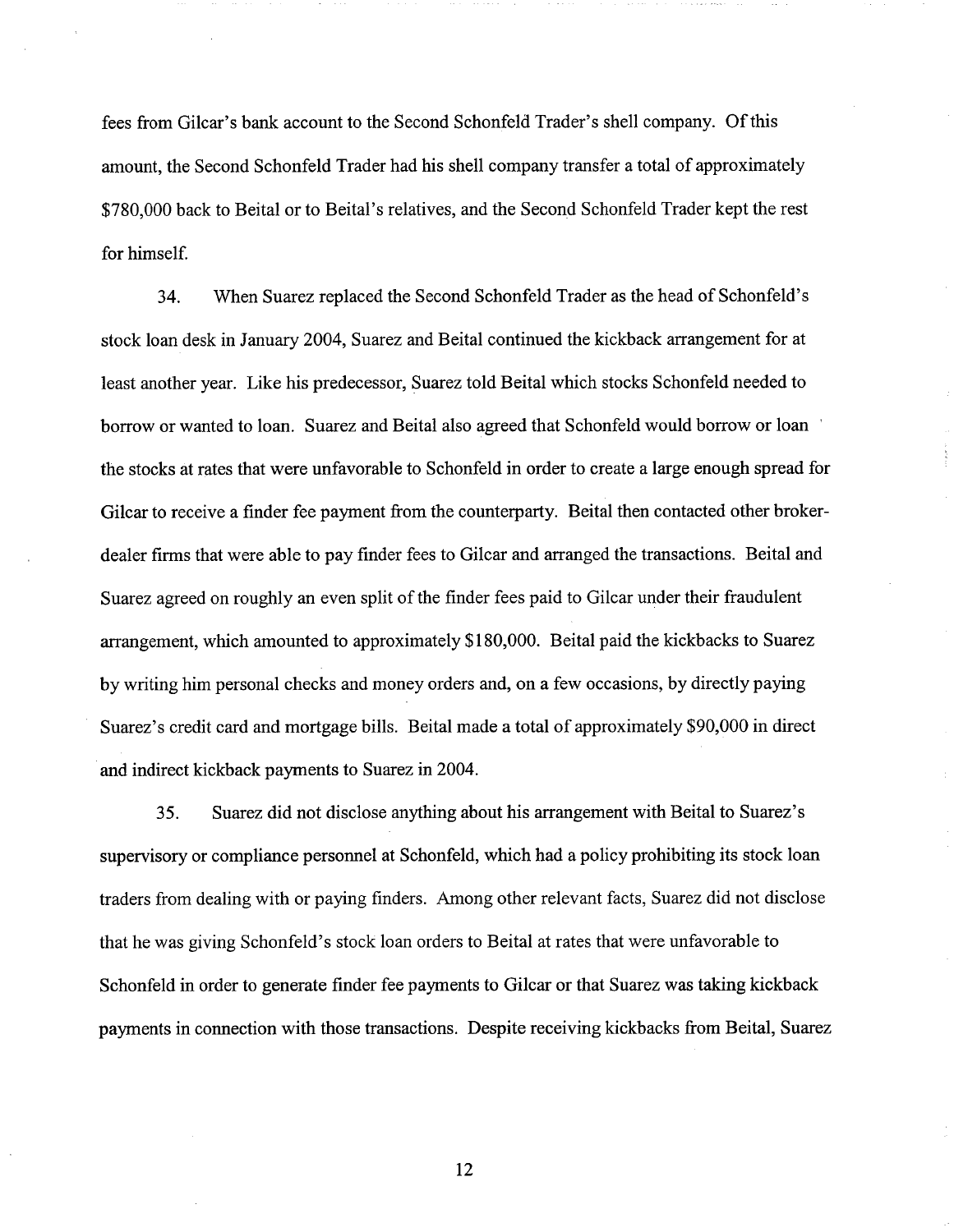falsely certified in annual submissions required by Schonfeld's Code of Conduct that he had not received any gifts or special favors from any person in connection with his employment.

### **CLAIMS FOR RELIEF**

# **Violations of Section 17(a) of the Securities Act, Section 10(b) of the Exchange Act and Rule lob-5**

36. The Commission realleges and incorporates by reference herein each and every allegation contained in paragraphs 1 through 35.

**37.** The Defendants directly or indirectly, singly or in concert, by use of the means or instruments of transportation or communication in, or the means or instrumentalities of, interstate commerce, or by the use of the mails, or of the facilities of a national securities exchange, in the offer or sale and in connection with the purchase or sale of securities, knowingly or recklessly, have: (a) employed devices, schemes and artifices to defraud; (b) obtained money or property by means of, or otherwise made, untrue statements of material fact, or have omitted to state material facts necessary in order to make statements made, in light of the circumstances under which they were made, not misleading; and/or (c) engaged in acts, transactions, practices and courses of business which operated or would have operated as a fraud or deceit upon purchasers of securities and upon other persons.

38. As part and in furtherance of the fraudulent scheme and other violative conduct described above, each of the Defendants, directly or indirectly, singly or in concert, employed the deceptive devices, schemes, artifices, contrivances, acts, transactions, practices and courses of business and/or made the misrepresentations and/or omitted to state the facts alleged above in paragraphs 1-4 and 22-35.

39. The false and misleading statements and omissions made by the Defendants, more fully described above in paragraphs 1-4 and 22-35, were material.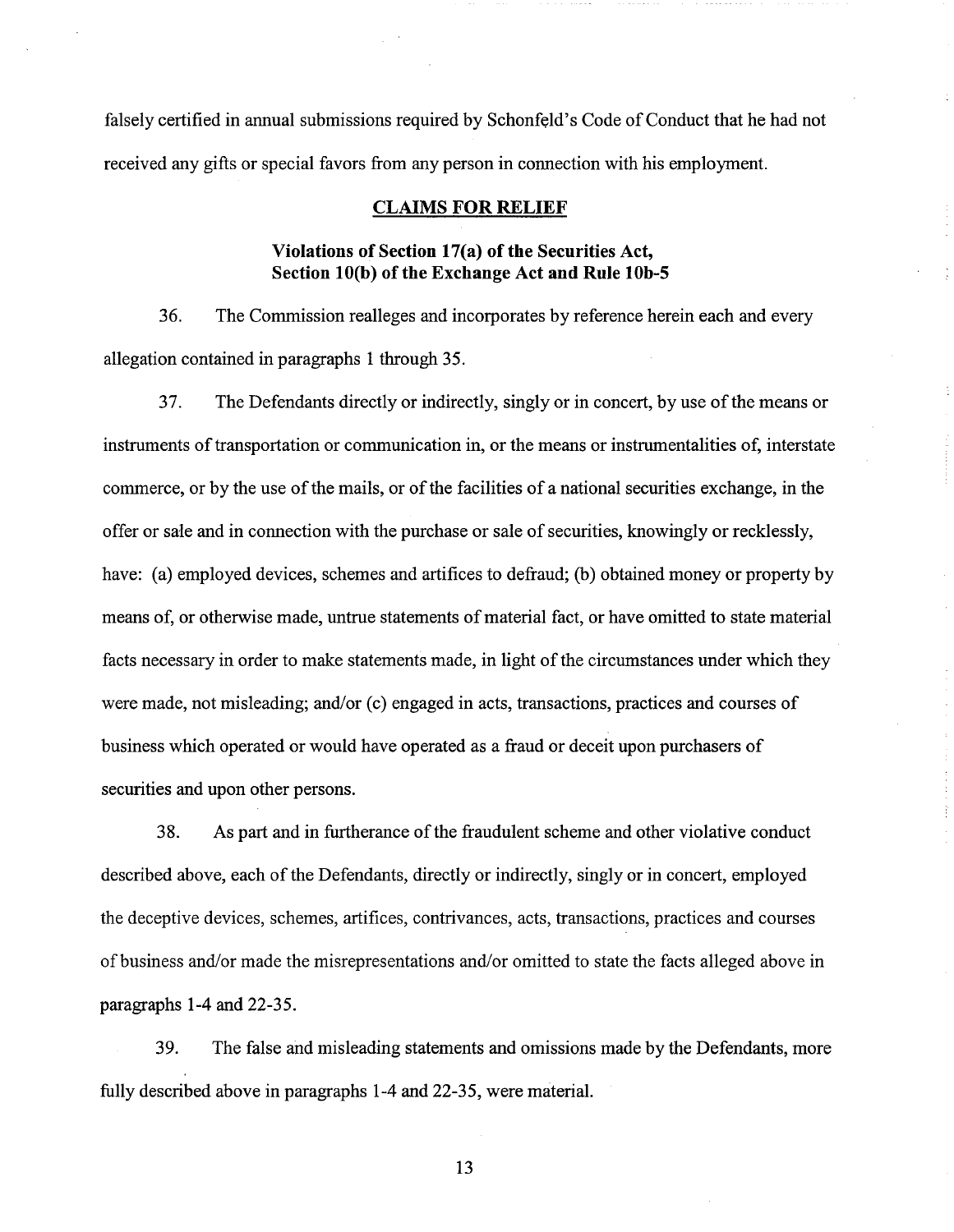40. The Defendants knew, or were reckless in not knowing, that these material misrepresentations and omissions, more fully described above in paragraphs 1-4 and 22-35, were false or misleading, and the Defendants otherwise acted with the requisite scienter by knowingly or recklessly engaging in the fraudulent scheme described above in paragraphs 1-4 and 22-35.

41. By reason of the acts, statements, omissions, practices, and courses of business alleged herein, the Defendants, singly or in concert, directly or indirectly, have violated, and unless enjoined will again violate, Section 17(a) of the Securities Act [15 U.S.C. *5* 77q(a)], Section 10(b) of the Exchange Act [15 U.S.C.  $\S$  78j(b)] and Rule 10b-5 thereunder [17 C.F.R. *5* 240.1 Ob-51.

42. By reason of the foregoing and pursuant to Section 20(e) of the Exchange Act, each of the Defendants, singly or in concert, directly or indirectly, also aided and abetted each other's primary violations by knowingly providing substantial assistance to the other defendants' violations of, and unless enjoined will again aid and abet violations of, Section 10(b) of the Exchange Act [15 U.S.C. *§* 78j(b)] and Rule 10b-5 thereunder [17 C.F.R. *§* 240.10b-5].

### **PRAYER FOR RELIEF**

WHEREFORE, the Commission respectfully requests that this Court enter a Final Judgment:

**I.** 

Permanently enjoining and restraining each of the Defendants, their agents, servants, employees and attorneys and all persons in active concert or participation with them who receive actual notice of the injunction by personal service or otherwise, and each of them, from violating, directly or indirectly, Section 17(a) of the Securities Act [15 U.S.C.  $\S 77q(a)$ ], Section 10(b) of the Exchange Act 115 U.S.C. *\$8* 78j(b)] and Rule lob-5 thereunder [17 C.F.R. *5* 240.10b-51.